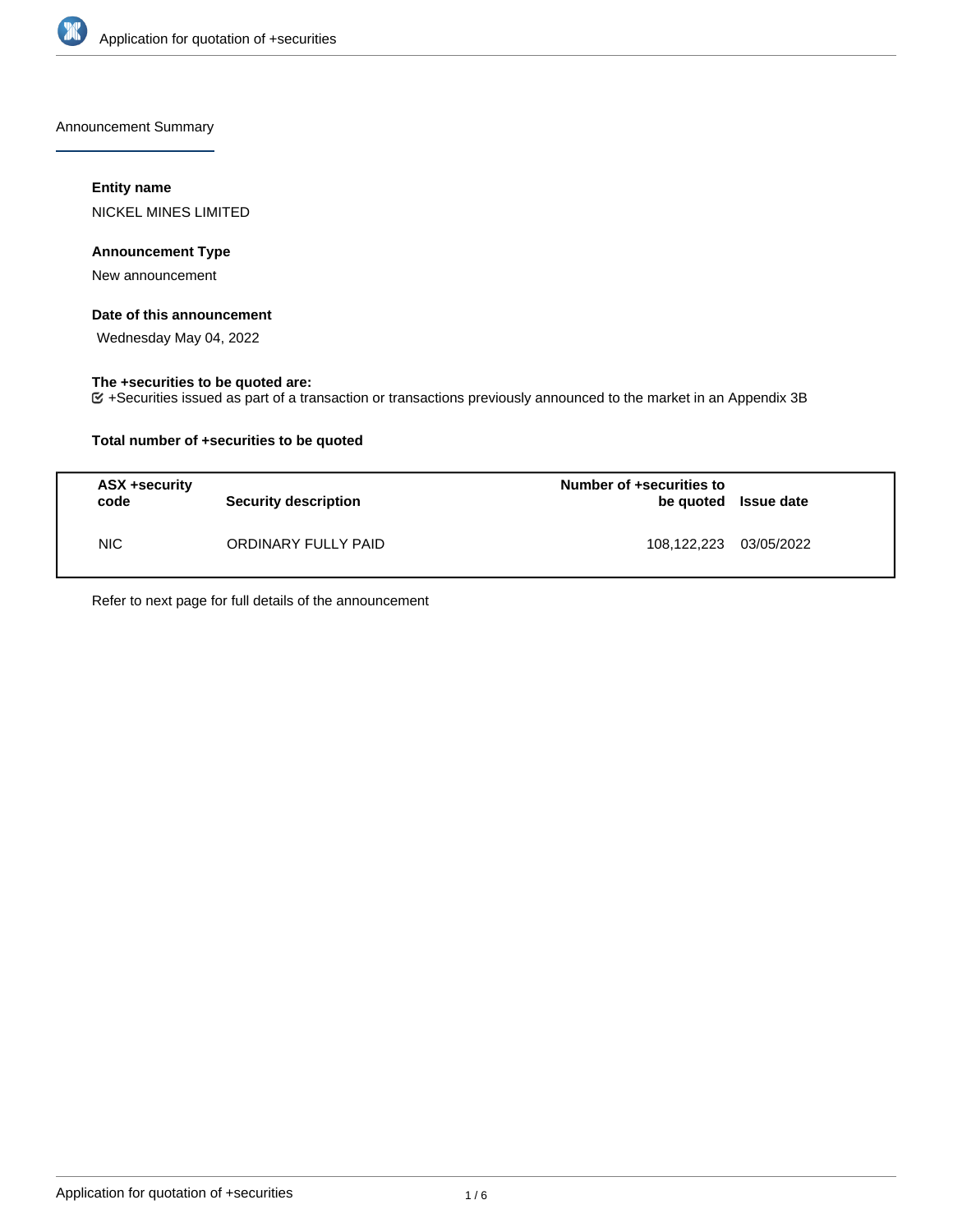

Part 1 - Entity and announcement details

## **1.1 Name of entity**

NICKEL MINES LIMITED

We (the entity named above) apply for +quotation of the following +securities and agree to the matters set out in Appendix 2A of the ASX Listing Rules.

**1.2 Registered number type** ABN

**Registration number** 44127510589

**1.3 ASX issuer code** NIC

**1.4 The announcement is**

New announcement

#### **1.5 Date of this announcement**

4/5/2022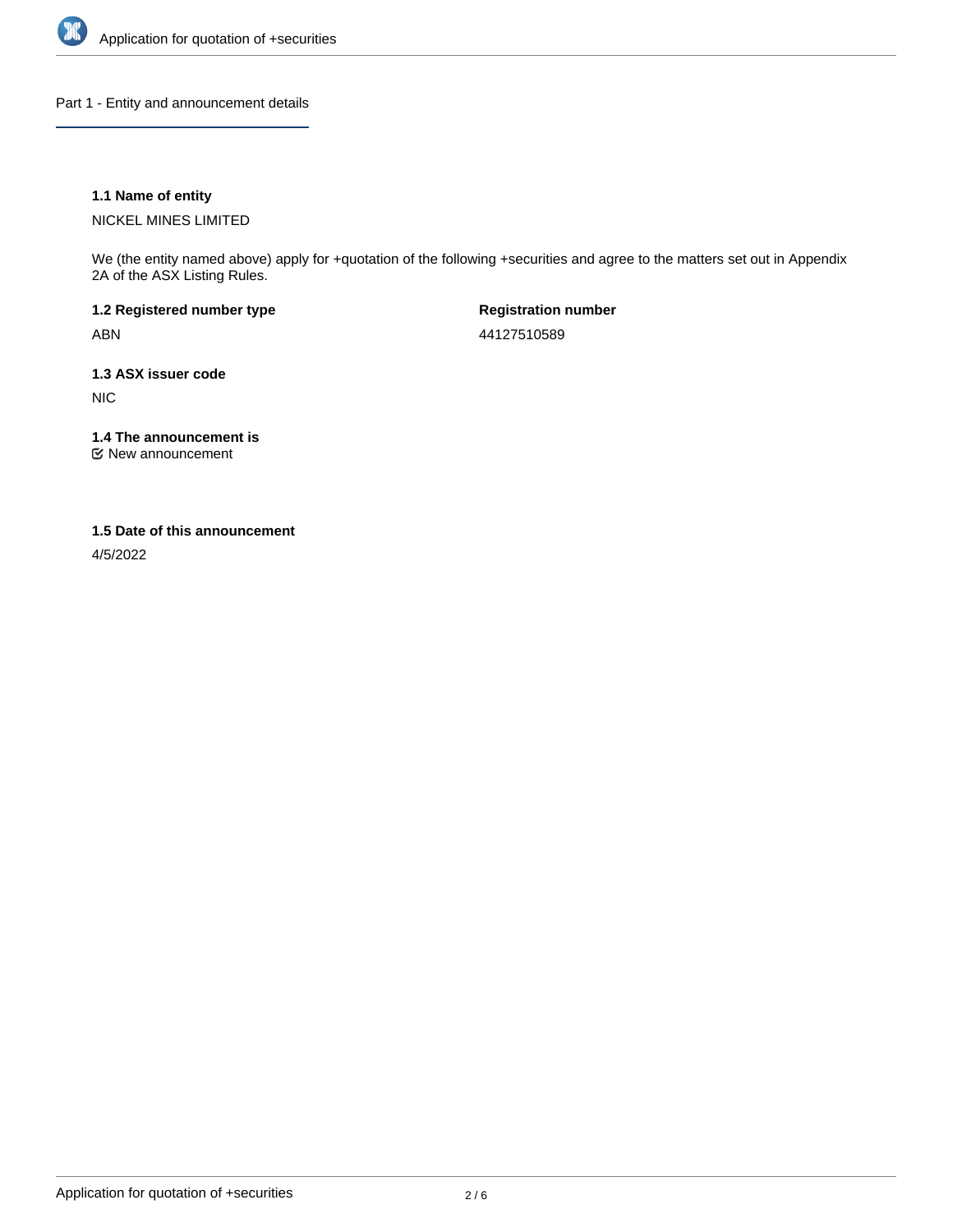

# Part 2 - Type of Issue

## **2.1 The +securities to be quoted are:**

+Securities issued as part of a transaction or transactions previously announced to the market in an Appendix 3B

#### **Previous Appendix 3B details:**

| <b>Announcement Date and</b><br>Time | <b>Announcement Title</b>                          | Selected Appendix 3B to submit quotation<br>reauest |
|--------------------------------------|----------------------------------------------------|-----------------------------------------------------|
| 09-Feb-2022 16:12                    | New - Proposed issue of securities -<br><b>NIC</b> | A placement or other type of issue                  |

**2.3a.2 Are there any further issues of +securities yet to take place to complete the transaction(s) referred to in the Appendix 3B?**

No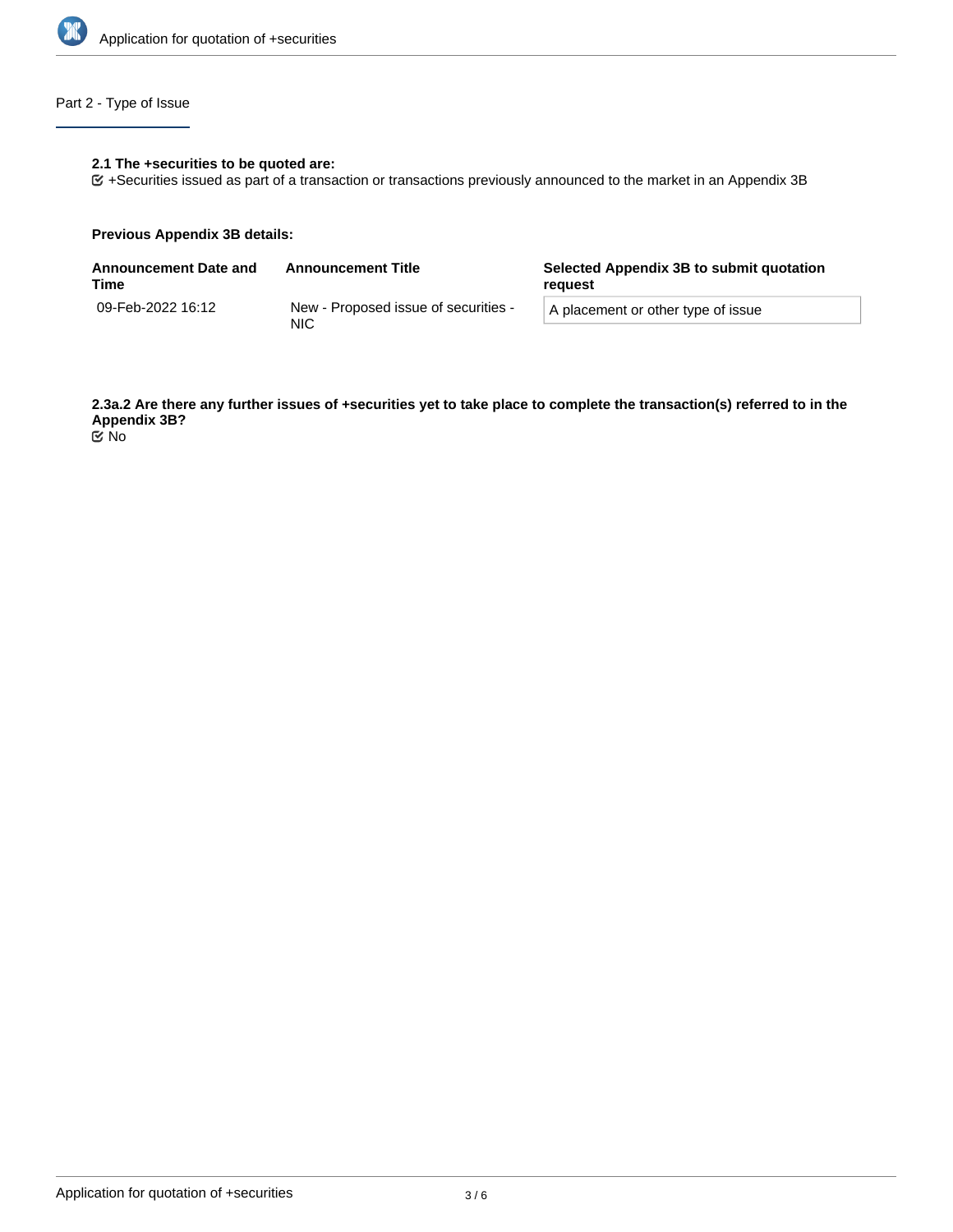

Part 3A - number and type of +securities to be quoted where issue has previously been notified to ASX in an Appendix 3B

#### Placement Details

**ASX +security code and description**

NIC : ORDINARY FULLY PAID

**Issue date**

3/5/2022

Distribution Schedule

**Provide a distribution schedule for the new +securities according to the categories set out in the left hand column including the number of recipients and the total percentage of the new +securities held by the recipients in each category.**

| Number of +securities held | <b>Number of holders</b> | Total percentage of +securities held<br>For example, to enter a value of 50%<br>please input as 50.00 |
|----------------------------|--------------------------|-------------------------------------------------------------------------------------------------------|
| $1 - 1,000$                |                          | %                                                                                                     |
| $1,001 - 5,000$            |                          | $\%$                                                                                                  |
| $5,001 - 10,000$           |                          | %                                                                                                     |
| 10,001 - 100,000           |                          | $\frac{0}{0}$                                                                                         |
| 100,001 and over           |                          | $\%$                                                                                                  |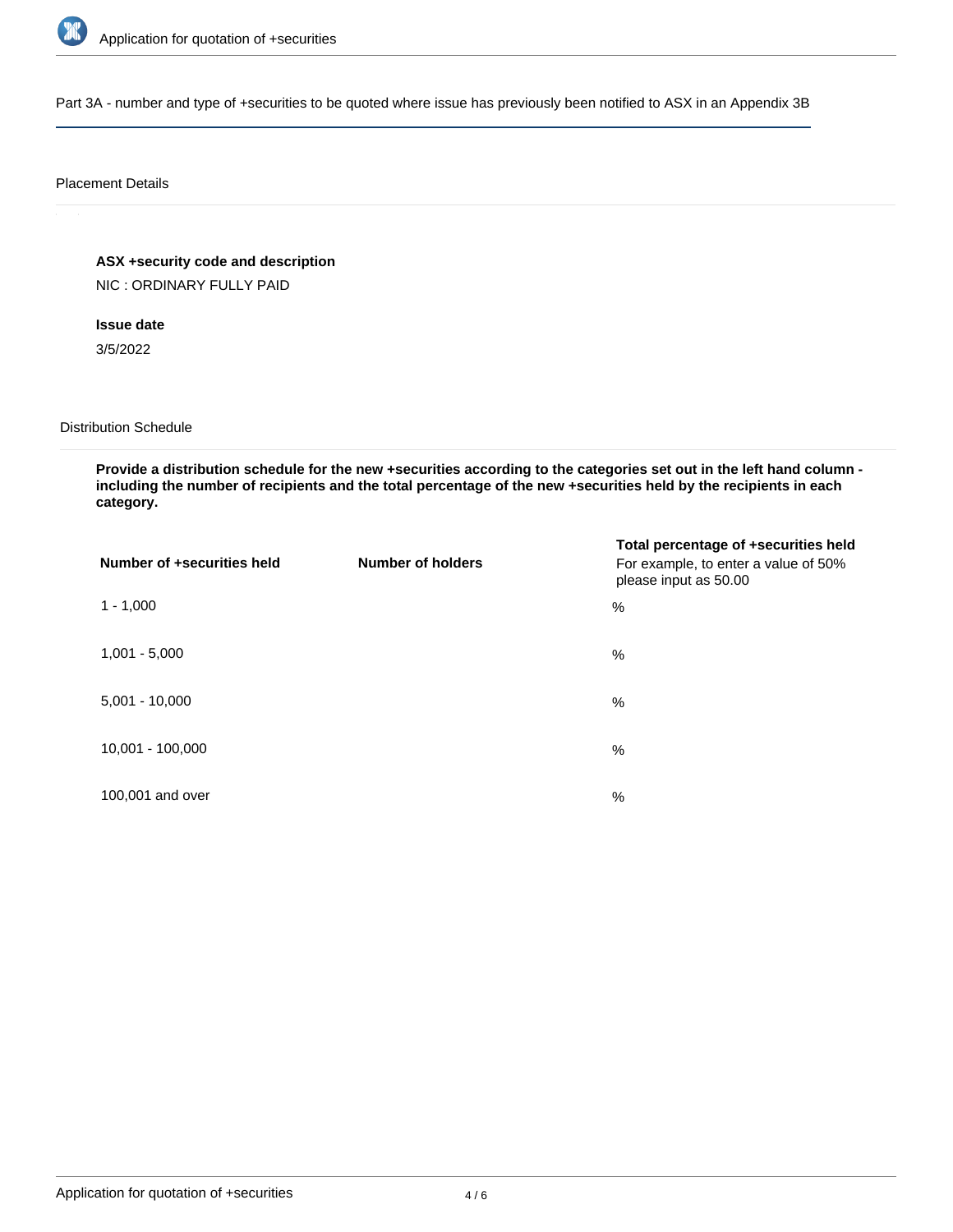

Issue details

## **Number of +securities to be quoted**

108,122,223

#### **Are the +securities being issued for a cash consideration?**

No

## **Please describe the consideration being provided for the +securities**

The consideration is a 20% interest in the Oracle Nickel RKEF project, taking the Company's interest in the project to 30%.

#### **Please provide an estimate (in AUD) of the value of the consideration being provided per +security for the +securities to be quoted**

1.370000

#### **Any other information the entity wishes to provide about the +securities to be quoted**